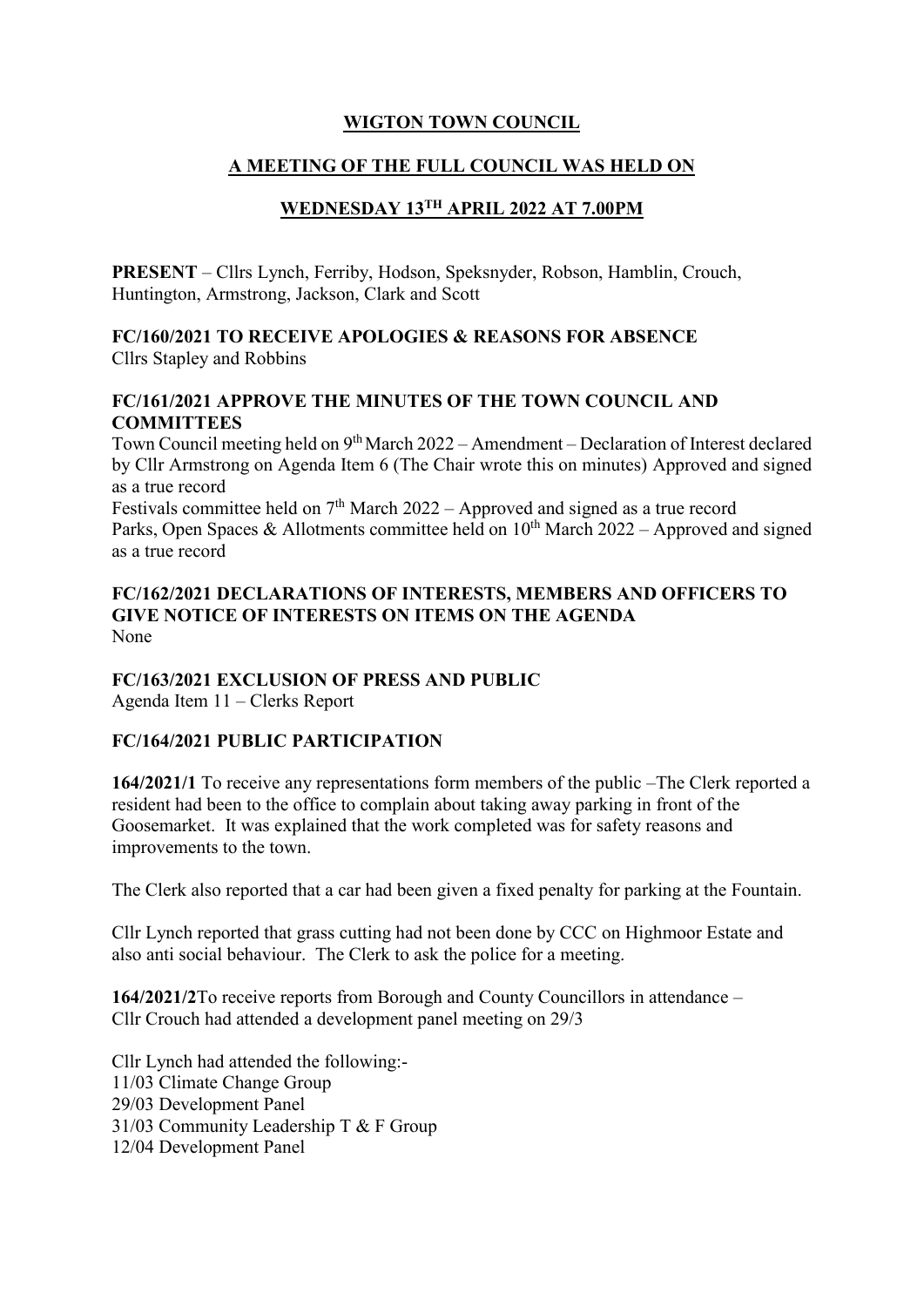## **FC/165/2021 FINANCE MATTERS**

To receive and authorise payments and financial statement for March 2022 The statement was received. Payments **AUTHORISED**

#### **FC/166/2021 GROUNDS MAINTENANCE REPORT**

No report received.

#### **FC/167/2021 BOWLING CLUB UPDATE**

Cllr Ferriby reported the following-Quarterly meetings to be arranged Signage – In hand Quote received for tarmaccing the entrance to the park. Vote taken – All AGREED Toilet upgrade and paths around the green to be discussed on a future agenda.

#### **FC/168/2021 PUTTING GREEN REPORT**

Cllr Armstrong reported the following:- After Easter – ground preparation work. To consider creating a crazy golf. Opening date – Jubilee Weekend To liaise with Grounds staff re grass cutting.

## **FC/169/2021 TOWN MAYORS ANNOUNCEMENTS**

18/03 Allerdale Mayor Dinner at The Greenhill 23/04 Taste of Wigton. Looking for volunteers to man the stall. Names to DF Ukraine Vigil

#### **FC/170/2021 CLERKS REPORT – PRIVATE & CONFIDENTIAL**

The report below was noted by members

Big Plant – Saturday  $7<sup>th</sup>$  May at Throstle Park from 10.0am to 12.00pm.

Have now received 2 defib cabinets and machines for Wigton Park and Barton Laws

Park Play to start on Saturday 9<sup>th</sup> July at Wigton Park

Festivals Leaflets out for distribution this week

WBF – Goosemarket to be complete by end of week and Heritage plaques will be up by Saturday. 2 seats sent are wrong colour, should be brown not grey!

Taste of Wigton  $-23$ <sup>rd</sup> April

Police Issues (Reported)

Incident with pulling out trees at Barton Laws – A family came forward and they have since planted 20 trees at Speet Gill

East End Park – NTS got a confession from 4 children, this has yet to be reported to the Police by the school.